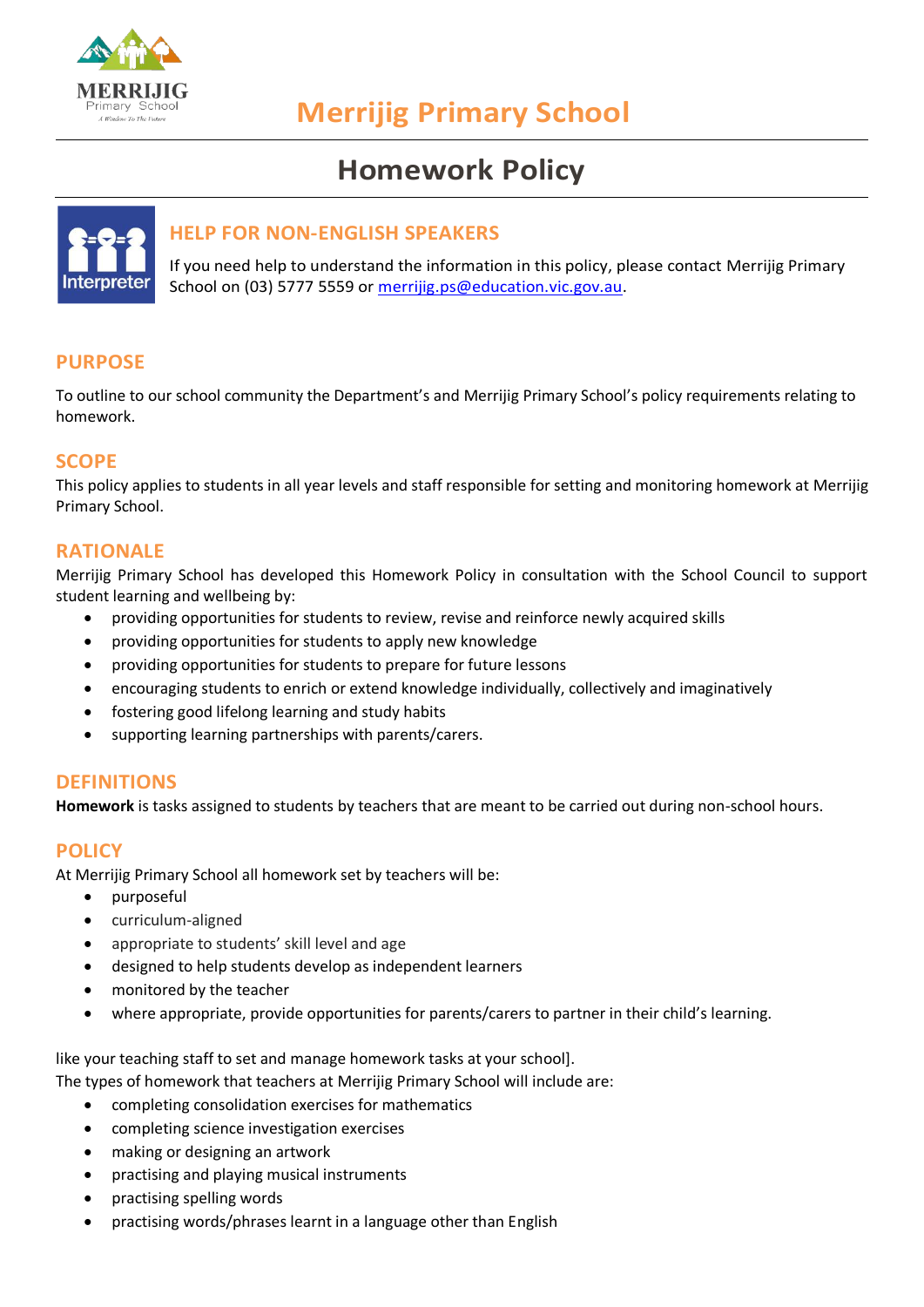- reading background material for a subject
- reading English texts prior to class discussion
- reading for pleasure
- researching topics associated with set class work
- revising/preparing for tests
- applying new skills to home context such as:
	- o planning and cooking food, including following a recipe
	- o helping to plan a day trip or holiday, including timings, directions and costs
	- o growing plants
	- o reviewing their favourite film or book
	- o writing a diary entry
- engaging with parents in learning activities such as:
	- $\circ$  rehearsing a presentation with parent/carers, and seeking their feedback
	- o interviewing a family member as part of a research project.

#### **Shared expectations and responsibilities**

Homework is a shared responsibility between the school, teachers, students and their parents/carers. In order to get the most out of homework tasks, it is important that everyone understands their obligations and responsibilities.

#### Responsibilities and expectations for **leaders at Merrijig Primary School** are to:

advise teachers, students and parents/carers of homework expectations at the beginning of the school year and provide them with access to the homework policy.

#### Responsibilities and expectations for **teachers at Merrijig Primary School** are to:

- set homework that is curriculum-aligned and appropriate to the student's skill level and age
- ensure homework tasks are purposeful this means they are deliberately designed and planned to support student learning (so, they are not 'busy work' or where students 'finish off' work they did/could not complete in class)
- assess homework and provide timely and practical feedback
- ensure the amount of homework set supports a student to engage with a range of recreational, family and cultural activities outside of school hours
- offer opportunities for families to engage in their children's learning.

#### Responsibilities and expectations for **students** are:

- being aware of the school's homework policy
- discussing homework expectations with their parents/carers
- accepting responsibility for the completion of homework tasks within set time frames
- following up on comments made by teachers
- seeking assistance when difficulties arise
- organising their time to manage home obligations, participation in physical activity and sports, and recreational and cultural activities.

#### Responsibilities and expectations for **parents/carers** are:

- ensuring there is a balance between the time spent on homework and recreational, family and cultural activities
- talking to teachers about any concerns they have about the homework
- discussing homework with their child in their first language, if English is not the main language spoken at home,
- in dialogue, linking homework to:
	- o previous experiences the child and/or parent/carer may have had
	- o family culture(s), history(ies) and language(s)
	- o relevant services, clubs, associations and community.
- ensuring there is a quiet study area for their child to complete homework.

#### **Support for students and parents/carers**